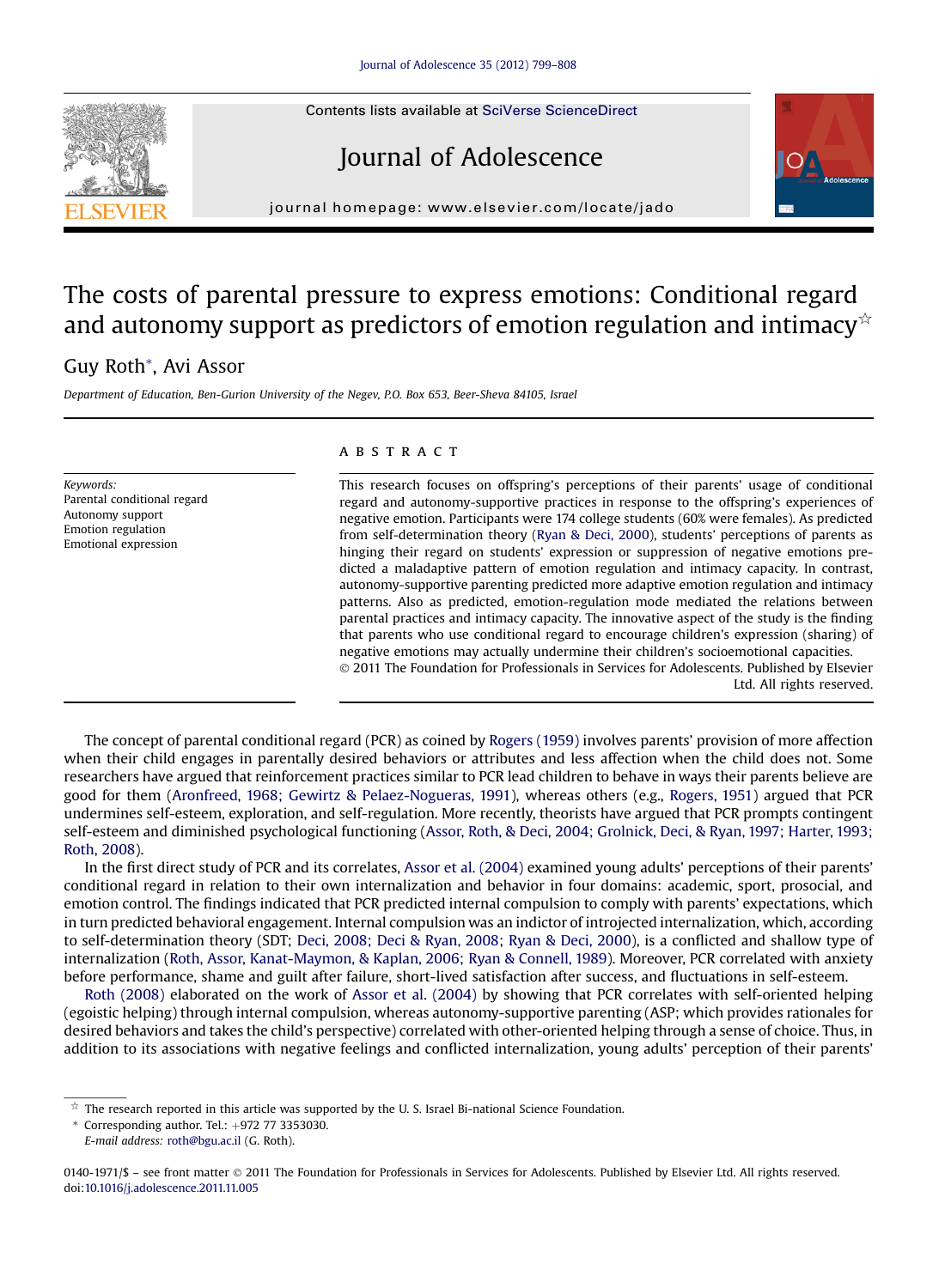conditional regard also correlated with a low quality helping orientation. Together, these results suggest that the use of PCR may be convenient but also has associated costs.

Especially relevant to the present study are findings concerning the relation between PCR and offspring's emotional functioning ([Assor et al., 2004; Roth, Assor, Niemiec, Ryan, & Deci, 2009](#page-8-0)). Suppression-oriented PCR has predicted young adults' suppression of negative emotions through a sense of internal compulsion ([Roth, Assor et al., 2009\)](#page-8-0). Elaboration on this research has differentiated among three modes of emotion regulation based on SDT conceptions: dysregulation, suppressive regulation, and emotional integration ([Roth, Assor et al., 2009 Ryan, Deci, Grolnick, & La Guardia, 2006](#page-8-0)). Dysregulation involves children's experience of emotions but inability to regulate them; that is, children unintentionally express the behavioral tendencies inherent in the emotions (e.g., [Deci, 1980; James, 1890](#page-8-0)). Suppressive regulation involves avoiding or minimizing the experience of negative emotions. Finally, emotional integration involves a differentiated awareness of one's emotional states and the capacity to use this sensitivity to regulate behavior intentionally. SDT proposes that integration is essential for optimal emotional regulation because it allows exploration, experience, and choices in how to express emotions, rather than suppression or stifling of emotions (e.g., [Rogers, 1961](#page-8-0)). Children can thus explore their emotions without being overwhelmed by them, so they can use the emotions autonomously as a guide for adaptive behavior.

Furthermore, [Roth, Ron, and Benita \(2009\)](#page-8-0) also differentiated between the two components of PCR, that is, conditional positive regard (providing more affection when the child engages in parentally desired behaviors) and conditional negative regard (providing less affection when the child fails to meet parental expectations). Results based on two samples of adolescents showed that suppression-oriented conditional negative regard predicted dysregulation, and suppressionoriented conditional positive regard predicted suppressive regulation and dysregulation. Alternatively, adolescents' perceptions of ASP predicted integrative regulation.

Overall, previous research on PCR and ASP has indicated that conditional regard correlates with maladaptive or non-optimal functioning, whereas autonomy support correlates with more positive outcomes. However, several important issues linked to the phenomenon of emotion regulation and its interpersonal consequences have not yet been adequately addressed.

First, although research thus far has only focused on the use of conditional regard to promote suppression of negative emotions, it is quite possible that parents may actually use conditional regard to promote expression and sharing of negative feelings. This may be particularly relevant in adolescence or emerging adulthood, when some youth try to create distance between themselves and their parents (e.g., [Meeus, Iedema, Maassen, & Engels, 2005\)](#page-8-0). Youngsters may simply want to sort things out by themselves before disclosing what they feel, or at times they may be too flooded with emotions to be able to talk about them. In such cases, many well-intentioned parents may want to encourage their older children to share their negative feelings. Yet, based on SDT, we would expect that using conditional regard to promote such sharing would also lead to negative outcomes, perhaps because emotions are perceived as highly personal and delicate; therefore, the pressure to share them may be experienced as especially intrusive. Hence, in the present research on negative emotions, we examined not only suppression-oriented conditional regard, but also expression-oriented conditional regard and its effects on emotion regulation and intimacy.

Another scarcely examined issue in previous research pertains to specific relational consequences or costs of PCR in the emotion-regulation domain. Given that conditional regard is likely to lead to non-optimal modes of emotion regulation, it is reasonable to hypothesize that PCR would undermine offspring's relational capacities, especially in the romantic domain (e.g., [Richards, Butler, & Gross, 2003\)](#page-8-0), by reducing their ability to regulate emotions adaptively.

Based on the foregoing considerations, the present study aimed to explore parents' use of expression- and suppressionoriented conditional regard and autonomy support as related to modes of emotion regulation and to intimacy capacity in young adults (college students). Moreover, we hypothesized that PCR would predict less-than-optimal regulation of negative emotion, which in turn would predict difficulties in intimacy capacity. In contrast, we expected that ASP would predict more adaptive emotion regulation, which in turn would predict improved intimacy capacity. Based on SDT and previous research, the following section describes the different emotion-regulation modes and intimacy outcomes that we expected the different parental practices to predict.

# Parental practices and modes of emotion regulation

In line with extant research showing that stifling and suppression of emotions is harmful for healthy psychological development ([Gross & John, 2003; Ryan et al., 2006](#page-8-0)), past findings highlighted the emotional and behavioral costs for children associated with PCR that focused on the suppression of negative emotions ([Assor et al., 2004; Roth et al., 2009](#page-8-0)). However, these negative costs may stem from the children's very suppression and stifling of their emotions, and not from children's experience of controlling parenting. In line with this assertion, one may expect that PCR focusing on the expression of negative emotions would be less problematic for children's emotional and behavioral experiences.

As already noted, the phenomenon of parental pressure to express negative emotions is of special interest because it lends itself to different interpretations. At first glance, expression-oriented PCR may appear quite benign because it may convey acceptance of the child's negative emotions and provision of an opportunity to share negative emotions with parents. However, based on SDT, we would like to suggest that forcing a child to express and share personal feelings could elicit an experience of intrusion and coercion, which is quite different from the experience of parental endorsement of expression [\(Gottman, Katz, & Hooven, 1997](#page-8-0)). Therefore, we would expect that the negative consequences of this approach result from the parental controlling practice itself, rather than from the actual expression or sharing of negative emotions.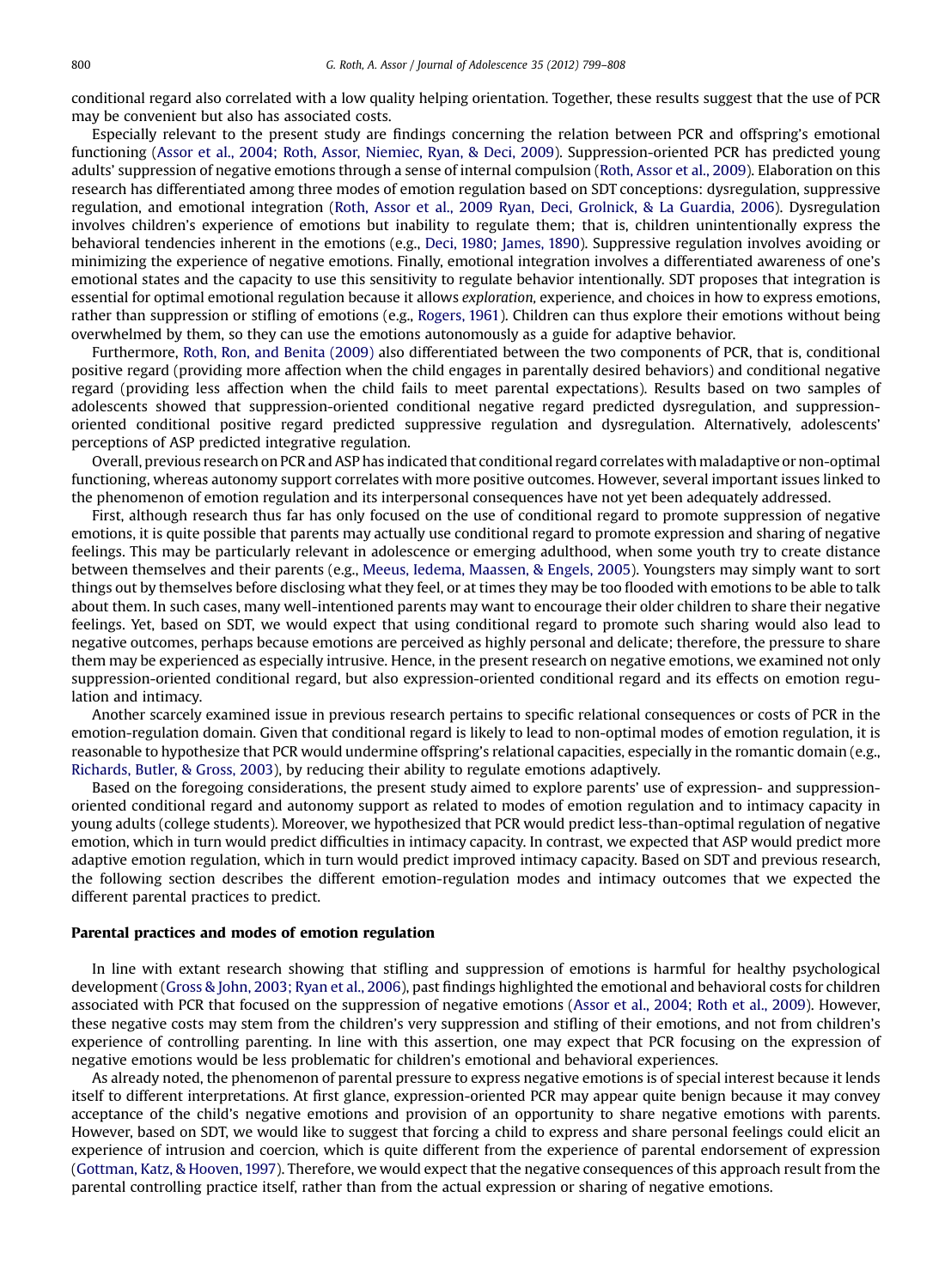Thus, based on SDT, we hypothesized that such PCR focusing on expression of negative emotions is likely to evoke stress, internal conflict, and confusion in children. On the one hand, parents' demands for disclosure of personal feelings may push children to comply, in order to gain parental affection. On the other hand, children will likely experience this pressure to disclose personal feelings as intrusive and illegitimate. Findings from [Smetana](#page-9-0)'s (2006) seminal work on the legitimization of parental authority over various behavioral domains are consistent with this view. Although adolescents and parents agree that parents should have legitimate authority (setting expectations and rules) over moral, conventional, and prudential issues, adolescents reject parental authority over personal issues, which they perceive as lacking consequences for others and therefore as beyond the boundaries of legitimate moral and conventional concern. Adolescents' claims to jurisdiction over personal issues suggest that adolescents assert an "arena of privacy" ([Buhrmester & Prager, 1995](#page-8-0)) over these issues; they believe that they are not obligated to disclose personal issues to parents ([Smetana, Metzger, Gettman, & Champion-Barr,](#page-9-0) [2006](#page-9-0)).

Hence, in light of Smetana's work it seems reasonable to assume that adolescents may view their own negative feelings as personal, as not subject to parental authority, and as not requiring disclosure. Thus, using conditional regard to pressure children to express their negative feelings may predict children's reluctance and attempts to hide emotions due to an experience of parental intrusion into the children's personal arena. Based on the hypothesized internal conflict between a desire to hide personal negative emotions on the one hand and an inclination to express negative emotions in order to gain parental affection on the other hand, we hypothesized that young people will likely feel stressed and overwhelmed, which may impair their capacity to regulate their emotions. Inasmuch as past research did not focus on this phenomenon, we did not formulate a specific assumption as to whether expression-oriented PCR would predict suppressive regulation or dysregulation, but we hypothesized that it would predict a less-than-optimal emotion-regulation mode. Interestingly, research showed that PCR in response to adolescents' academic failures undermines adolescents' self-disclosure (sharing) of difficulties in school with parents [\(Roth et al., 2009](#page-8-0)).

In addition, in line with [Assor et al. \(2004\)](#page-8-0) and [Roth, Assor et al. \(2009\),](#page-8-0) we hypothesized that suppression-oriented PCR would predict suppressive regulation of negative emotions. It is reasonable to assume that children's perceptions of parental affection as hinging on their suppression of negative emotions would result in children's attempts to suppress their emotions in order to gain parental affection.

Finally, we hypothesized that ASP would predict an integrative mode of emotion regulation. ASP involves parents' efforts to promote their values by taking the children's perspective and providing a rationale. Those parental behaviors promote integrated internalization and non-constricted behavior, because parents thereby convey their expectations in ways that allow a sense of choice about behavioral enactment [\(Ryan & Deci, 2000\)](#page-8-0). Specifically, parental perspective taking and acknowledging children's feelings allows the children to feel close to the parents and have a sense of volition when enacting the parents' expectations. Rationales support children's sense of autonomy with regard to desired behaviors, by helping children understand the value of the behaviors for them. The sense of choice and lack of internal pressure enable children to act in non-constricted and exploratory ways, responding to available information with curiosity and without defensiveness ([Roth, 2008; Roth, Assor, Kaplan, & Kanat-Maymon, 2007; Vansteenkiste, Zhou, Lens, & Soenens, 2005\)](#page-8-0). In line with this hypothesis and prior findings, [Roth, Assor et al. \(2009\)](#page-8-0) found that the sense of choice indeed mediated the relation between ASP and integrated emotion regulation. Other research (e.g., [Calkins, 1997](#page-8-0)) supports our reasoning by showing that maternal styles that were affectionate and encouraging without being overly controlling or restrictive correlated with children's effective emotion regulation. In line with these findings, emotion-coaching parenting (i.e., parents' attentiveness to their own and their child's feelings, and belief that feelings should not be stifled) predicted children's capacity to regulate emotions ([Gottman et al., 1997](#page-8-0)). Thus, we hypothesized that ASP would predict emotional integration, which involves a differentiated awareness of one's emotional states and the capacity to use this sensitivity to regulate behavior intentionally.

# Parental practices, modes of emotion regulation, and intimacy capacity

We hypothesized that perceived parenting practices would be correlated with children's intimacy capacity through the emotions' regulation modes. The capacity for intimacy refers to one's abilities to disclose negative emotions to one's romantic partner, as well as to support a partner who expresses emotional and instrumental difficulties ([Reis & Shaver, 1988\)](#page-8-0). We hypothesized that both suppression-oriented PCR and expression-oriented PCR would predict less-than-optimal intimacy capacity because we hypothesized that each would predict a non-optimal emotion-regulation mode. Thus, using conditional regard in relation to children's emotional responses might interfere with the children's free experience of their own emotions and may undermine their intimacy capacity, which relies strongly on emotional ability. Specifically, it seems reasonable to assume that suppressive regulation (attempts to cover up and even ignore one's own negative emotions) would involve difficulties in disclosing negative emotions to a partner. Additionally, the effort to hide one's emotions may involve less sensitivity to another person's pain [\(Mayer & Salovey, 1997\)](#page-8-0) and therefore may involve less potential support. Furthermore, we expected that dysregulation (being overwhelmed by negative emotion) would be less likely to correlate with provision of support to a partner who expresses negative emotions and would be more likely to interfere with task-oriented behavior such as supporting others in pain. Finally, we hypothesized that ASP would correlate positively with both aspects of intimacy capacity through integrative regulation. Hence, the differentiated awareness of one's emotional states and the capacity to use this sensitivity to regulate behavior intentionally would likely predict disclosure to one's partner as well as provision of support.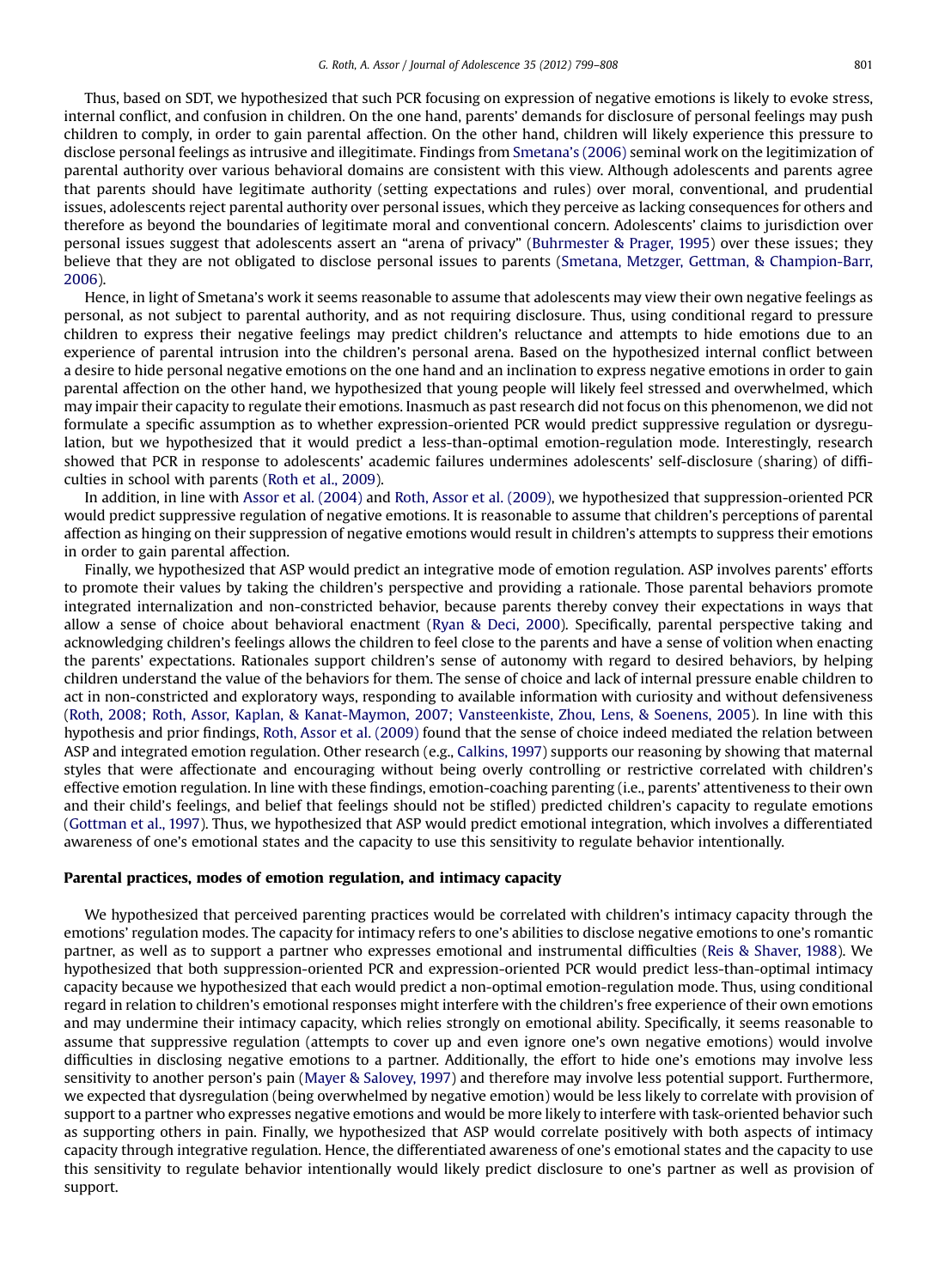Thus, the current research extended past research by simultaneously exploring three parenting practices (PCR targeting emotional expression, PCR targeting emotional suppression, and ASP) concerning two negative emotions (fear and sadness) as related to young adults' emotion regulation (three modes defined by self-determination theorists), and their possible outcomes with respect to the young adults' capacity for intimacy. Fig. 1 summarizes the research hypotheses schematically.

# Method

#### Participants and procedure

Participants were 174 Israeli college students (60% females) with mean age of 21.4 years (SD = 2.23) who received extra credit in an introductory psychology course for their participation in the study. We particularly focused on this age group because of the growing distance in the parent–child relationship and because of the specific focus on intimacy capacity, which is an important developmental task for adolescents and emerging adults. Participation included only students from intact families to avoid possible effects of parental divorce or death on the study variables. Only students involved in a romantic relationship for at least 3 months participated. Each participant completed questionnaires in two sessions separated by 2 weeks. In the first session, participants completed scales involving their perceptions of their parents (PCR and ASP), and 2 weeks later they completed questionnaires pertaining to the emotion regulation and intimacy capacity measures. Questionnaires tapped perceptions of parents and perceptions of self in separate sessions to avoid the influence of participants' naïve inferences. The first session lasted about 10 min, and the second lasted about 20 min.

#### Measures

# Perceptions of PCR

This scale based on [Assor et al. \(2004\)](#page-8-0) included 6 items for perceptions of mothers and 6 items for perceptions of fathers. Three items measured PCR for suppression of sadness and/or fear (e.g., "As a child or adolescent, I often felt that my father's affection toward me depended on my not showing fear and/or not crying"). Three items examined PCR for expression of these negative emotions (e.g., "As a child or adolescent, I often felt that I would lose much of my father's affection if I acted like nothing had happened when I was afraid, or if I didn't express my fear;" or "I often felt that my father's affection toward me depended on my not hiding my sadness from him"). Participants rated the extent to which the items characterized their parents, on a 7-point Likert scale ranging from 1 (not true at all) to 7 (very true).

We examined construct validity of the mother and father scales using separate factor analyses with varimax rotation, computation of internal consistency coefficients, and correlations among the subscales. The factor analyses resulted in two factor solution. Thus, results showed that participants clearly distinguished between PCR for expression and PCR for suppression of fear and sadness. Eigenvalues ranged from 3.4 to 1.2 for mothers and from 3.0 to 1.3 for fathers. Every item loaded on the appropriate domain factor, and the loadings were all high and unique (above .46 for mothers and above .50 for fathers). The factors extracted for mothers accounted for 60% of the variance, and those extracted for fathers accounted for 56%. Overall, then, the results of the factor analyses supported the appropriateness of examining PCR for suppression and expression separately. Cronbach alphas for the four subscales were all above .70 (Cronbach's alpha for mothers was .74 and .82 for PCR toward suppression and for PCR toward expression respectively, and for fathers the reliability coefficients were .78 and .80). Intercorrelations among the scales were moderate (presented in [Table 1\)](#page-4-0).



Fig. 1. Summary of the research hypotheses.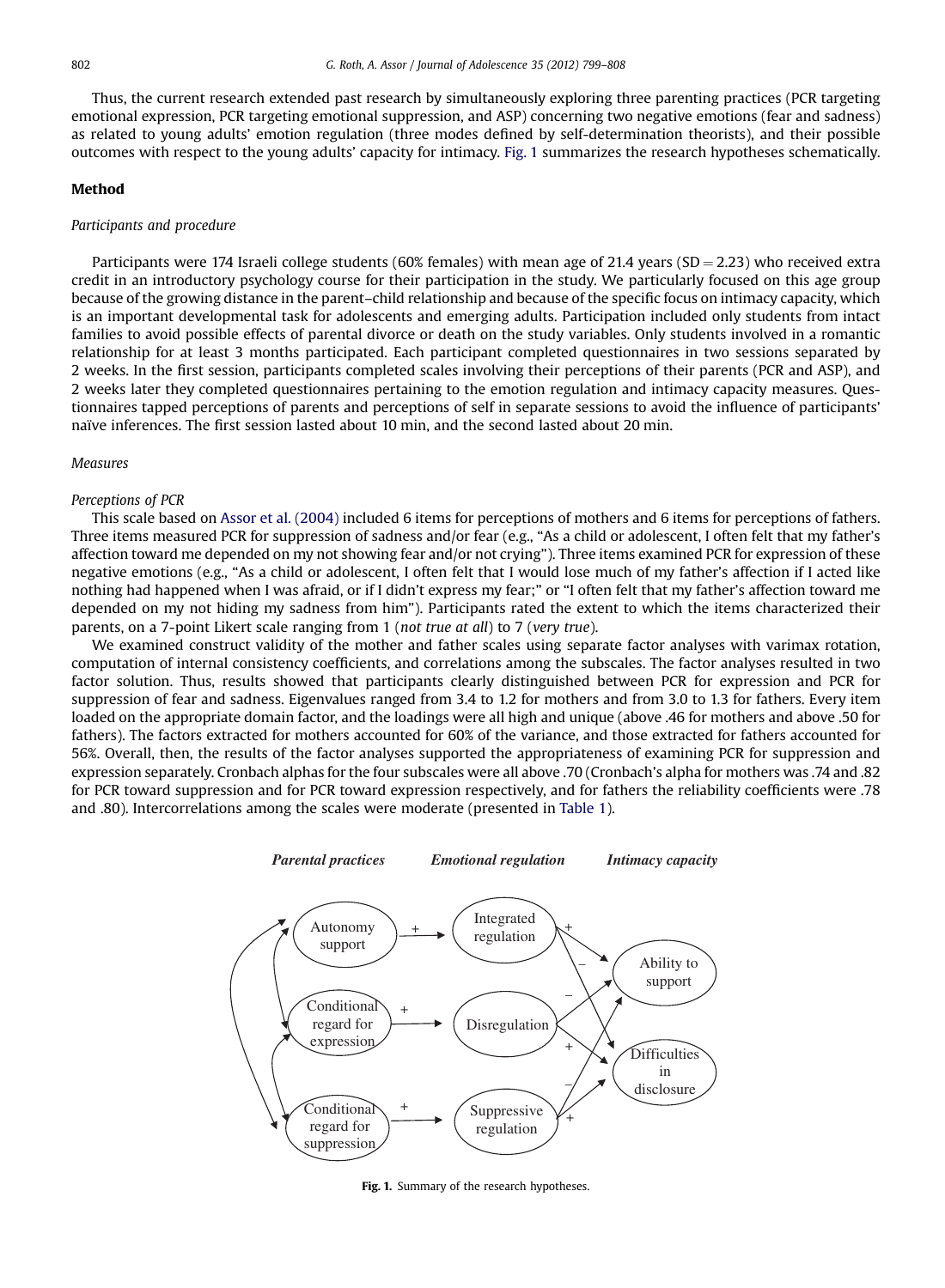<span id="page-4-0"></span>

| Table 1                                     |  |
|---------------------------------------------|--|
| Zero order correlations of study variables. |  |

|                    |    |                            | Mean sd |      |                          | 2        | 3         | $\overline{4}$                     | .5                     | 6         | 7         | 8                        | 9        | 10       |
|--------------------|----|----------------------------|---------|------|--------------------------|----------|-----------|------------------------------------|------------------------|-----------|-----------|--------------------------|----------|----------|
| Maternal practices |    | PCR for suppression        | 2.20    | 1.03 | $\overline{\phantom{a}}$ |          |           |                                    |                        |           |           |                          |          |          |
|                    |    | PCR for expression         | 2.80    | 1.10 | $.25***$ –               |          |           |                                    |                        |           |           |                          |          |          |
|                    |    | ASP                        | 5.16    | .97  | $-.50**$                 | $-.16*$  |           |                                    |                        |           |           |                          |          |          |
| Paternal practices | 4  | PCR for suppression        | 2.18    | 1.15 | $.41***$                 | $.22***$ | $-.25***$ |                                    |                        |           |           |                          |          |          |
|                    | 5. | PCR for expression         | 2.27    | 1.06 | $.21***$                 | $.59**$  | $-.34**$  | $.26***$                           |                        |           |           |                          |          |          |
|                    | 6  | ASP                        | 4.50    | 1.09 | $-.19**$                 | $-.22**$ | $.28**$   |                                    | $-38^{**}$ $-15^{*}$ - |           |           |                          |          |          |
| Modes of emotion   |    | Disregulation              | 3.76    | .79  | $.15*$                   | $.28**$  | $-.10$    | $.23**$                            | $.18*$                 | $-.18***$ |           |                          |          |          |
| regulation         | 8  | Suppression                | 3.42    | 1.18 | $.19***$                 | $.15*$   | $-.08$    | $.28**$                            | .09                    | $-.15*$   | .12       | $\overline{\phantom{a}}$ |          |          |
|                    | 9  | Integration                | 4.89    | 1.25 | $-.18***$                | $-.09$   | $.18***$  | $-.19**$                           | $-.03$                 | $.22***$  | .08       | $-.28***$ -              |          |          |
| Intimacy capacity  | 10 | Difficulties in disclosure | 2.62    | .67  | $.25***$                 | $.16*$   | $-.15*$   | $.28**$                            | .08                    | $-.19**$  | $.17*$    | $.50**$                  | $-.23**$ |          |
|                    | 11 | Ability to support         | 3.09    | 1.09 | $-.36***$                | $-.20**$ |           | $.32^{**}$ $-.22^{**}$ $-.23^{**}$ |                        | $.20**$   | $-.21***$ | $-.17***$                | $.29**$  | $-.40**$ |

# Perceptions of ASP

In this 8-item scale based on [Roth, Assor et al. \(2009\)](#page-8-0) and [Grolnick, Ryan, and Deci \(1991\)](#page-8-0), participants first read one of four stems describing a brief account of a parent–child disagreement linked to maternal/paternal support for suppression/ expression of negative emotions. Following each stem (e.g., for maternal support of suppression: "When I showed my fear or anxiety, but my mother thought I should cover it up and not show it, ."), participants rated 4 items that involved parental acknowledgment of the child's perspective and feelings (e.g., "...she gave me the impression that she understands me") and 4 items that involved parents' provision of a rationale (e.g., "...she explained to me why she thinks so") on a 7-point Likert scale ranging from 1 (not true at all) to 7 (very true). Overall this scale thus comprised 8 items for mothers' autonomy support and 8 items for fathers'. Like the PCR measure, the ASP scale was retrospective; thus, the college students had to describe their perceptions of parents when they were children or adolescents.

We conducted separate factor analyses with varimax rotation for mothers and fathers, extracting one factor in each, accounting for 68% of the variance for mothers and 66% for fathers. Thus, no distinction emerged between autonomy support for expression versus for suppression. Cronbach alphas were .88 for mothers and .86 for fathers. Correlations between the scales were moderate (presented in Table 1).

# Modes of negative emotion regulation for fear and sadness

The three measures of emotion regulation (for dysregulation, suppressive regulation, and integrative regulation), based on [Roth, Assor et al. \(2009\)](#page-8-0), demonstrated validity in two previous samples [\(Eilot, Assor, & Roth, 2006\)](#page-8-0). The 4-item dysregulation measure comprised 2 items involving an experience of being overwhelmed and paralyzed by negative emotions (e.g., "Usually, if I get a feeling of sadness, it paralyses me") and 2 items involving difficulties in task-oriented functioning (e.g., "Usually, if I get a feeling of fear, it impedes my normal functioning"). The suppressive regulation measure included 3 items (e.g. "Usually, I ignore my fears"). The 4-item integrative regulation measure comprised 2 items reflecting an attempt to understand the causes of one's negative emotion (e.g., "I examine my fears in order to understand their sources") and 2 items reflecting a belief that exploration of negative emotions can help in understanding oneself (e.g., "Exploring my fears can help me understand important things about myself").

We performed factor analysis with varimax rotation for all 11 of the emotion-regulation items together. The three expected factors emerged with eigenvalues ranging from 3.70 to 1.40 and all items loading appropriately above .64, thus accounting for 70% of the variance. Cronbach alpha coefficients were high: .85, .86, and .82 for dysregulation, suppressive regulation, and integrative regulation, respectively. The correlation between integrative regulation and suppressive regulation was  $-.28$  ( $p<.01$ ). All the other intercorrelations among the regulation modes were approximately zero (see Table 1).

#### Intimacy capacity

Following the conception of [Reis and Shaver \(1988\)](#page-8-0) and based on measures developed by Alfi [and Assor \(1996\),](#page-8-0) we used two intimacy scales consisting of 3 items each. One measure involved difficulties in expressing negative emotions with an intimate partner (e.g., "When I'm sad I try to hide it frommy partner"), and the other involved an ability to support a partner who expresses emotional and instrumental difficulties ("When my partner is anxious, I really try to understand and support him/her").

We performed factor analysis with varimax rotation for all 6 items. The two expected factors emerged, with eigenvalues ranging from 3.50 to 2.40 and all items loading appropriately above .79, thus accounting for 68% of the variance. Cronbach alpha coefficients were .78 for difficulties in expressing negative emotions with a partner and .81 for ability to support a partner. A moderate negative correlation of  $-.40$  ( $p < .01$ ) emerged between the two subscales.

#### Data analysis

First, we computed correlations among all study variables. Second, we used structural equation modeling (SEM) with latent variables to simultaneously examine the hypothesized relations of PCR and ASP to young adults' emotion regulation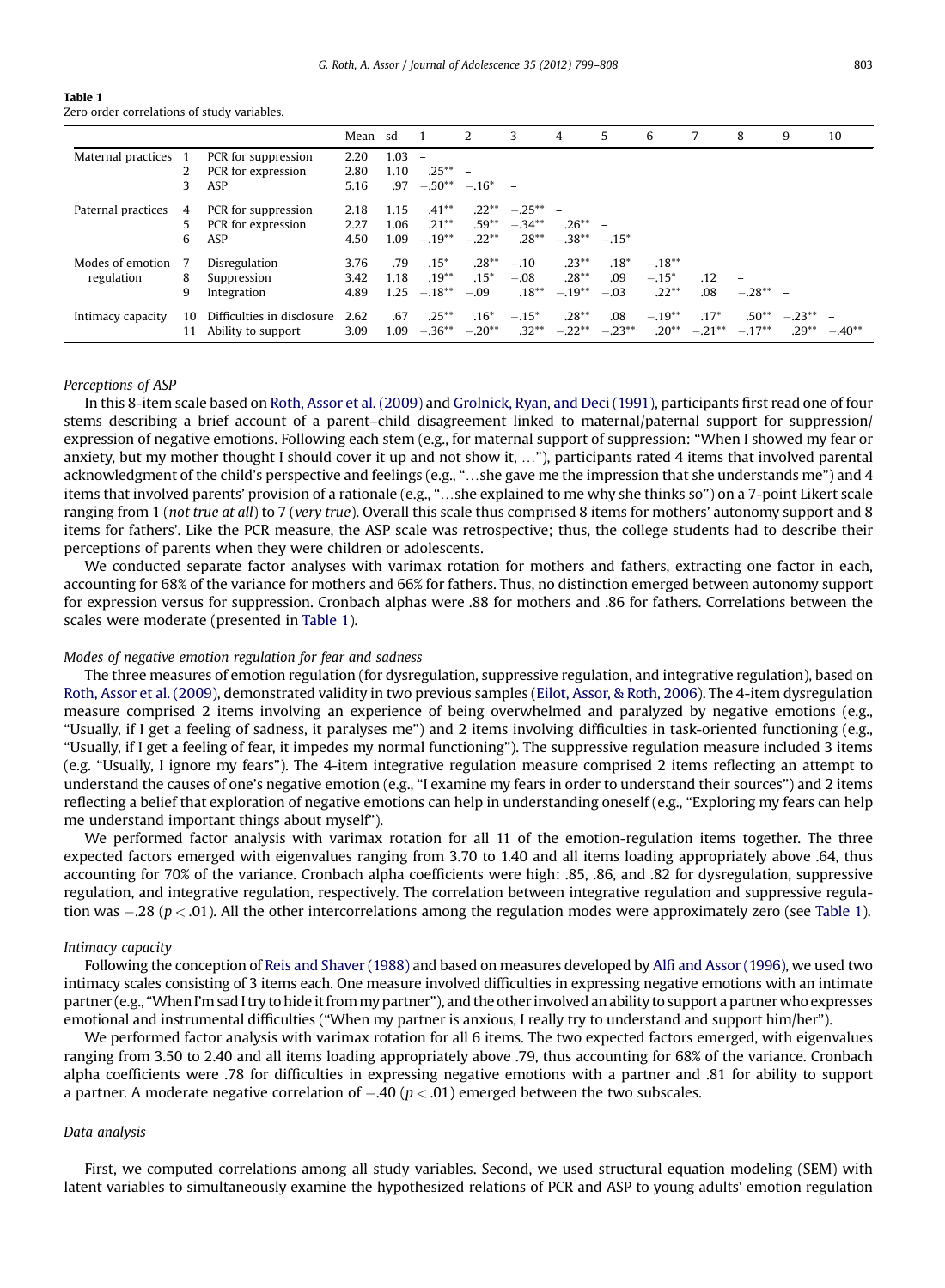<span id="page-5-0"></span>and intimacy capacity. We conducted separate SEM analyses for perceptions of mothers and fathers. Third, we compared the relative fit of partial mediation and full-mediation models to test for mediation.

# Results

# Preliminary analyses

[Table 1](#page-4-0) presents correlations among the study variables. As expected, correlations between ASP, integrated regulation, and the intimacy measure of ability to support a partner were all positive and significant. Likewise, both ASP and integrated regulation revealed negative significant correlations with the intimacy measure of difficulties in disclosure with partner. In addition, in line with the hypotheses, expression-oriented PCR correlated positively with dysregulation for both perceptions of fathers and mothers, whereas expression-oriented PCR and dysregulation both correlated negatively with the ability to support a partner. Finally, positive correlations emerged among suppression-oriented PCR, suppressive regulation mode, and difficulties in disclosure of negative emotions with a partner; in contrast, suppression-oriented PCR and suppressive regulation both correlated negatively with the ability to support a partner. Overall, the correlations coincided with the hypotheses, and we next conducted the more rigorous SEM analysis to test the hypothesized unique relations among the parental practices, modes of emotion regulation, and intimacy capacity as well as the hypothesized role of emotion-regulation modes as mediators of the relations between parental practices and intimacy capacity.

# Primary analyses

Based on the assumptions and the correlational analyses, we used AMOS 7.0 [\(Arbuckle & Wothke, 2003](#page-8-0)) with maximum likelihood estimation to simultaneously test the hypotheses that: (a) ASP would predict intimacy capacity through integrative regulation; (b) expression-oriented PCR would predict low ability to support a partner through dysregulation; and (c) suppression-oriented PCR would predict low intimacy capacity through suppressive regulation of negative emotions. We created latent variables by using the scales' items as indicators, with two exceptions: For ASP, we used, as indicators, the mean of (1) taking the child's perspective and (2) providing rationale, and for dysregulation we used, as indicators, the mean of (1) an experience of being overwhelmed by negative emotions and (2) difficulties in task-oriented functioning. Using only two indicators for latent variable raises the problem of identifiability. Thus, we followed the recommendation of [Little,](#page-8-0) [Cunningham, Shahar, and Widaman \(2002\)](#page-8-0) and [Little, Lindenberger, and Nesselroade \(1999\)](#page-8-0) and placed an equality constraint on the two loadings associated with the construct.

We assessed model fit to the data using the ratio of chi-square to degrees of freedom ( $\chi^2/df$ ), incremental fit index (IFI; [Bollen, 1989](#page-8-0)), comparative fit index (CFI; [Bentler, 1990](#page-8-0)), and root mean square error of approximation (RMSEA; [Browne &](#page-8-0) [Cudeck, 1993\)](#page-8-0). Indicators of acceptable fit comprise: a  $\chi^2$ /df ratio of less than 2 ([Carmines & McIver, 1981](#page-8-0)), IFI and CFI equal to or greater than .90, and RMSEA less than .08 ([Browne & Cudeck, 1993; Hoyle, 1995\)](#page-8-0).

Figs. 2 and 3 present the results for perceptions of mothers' and fathers' parenting practices, respectively. As shown, results supported the hypotheses, as all path coefficients were significant and in the predicted directions. The fit indices were



*Note.* The indicators are omitted for clarity.  $* p < .05; ** p < .01.$ 

Fig. 2. Students' perceptions of maternal practices toward negative emotions as predictors of their emotional and intimacy capacities.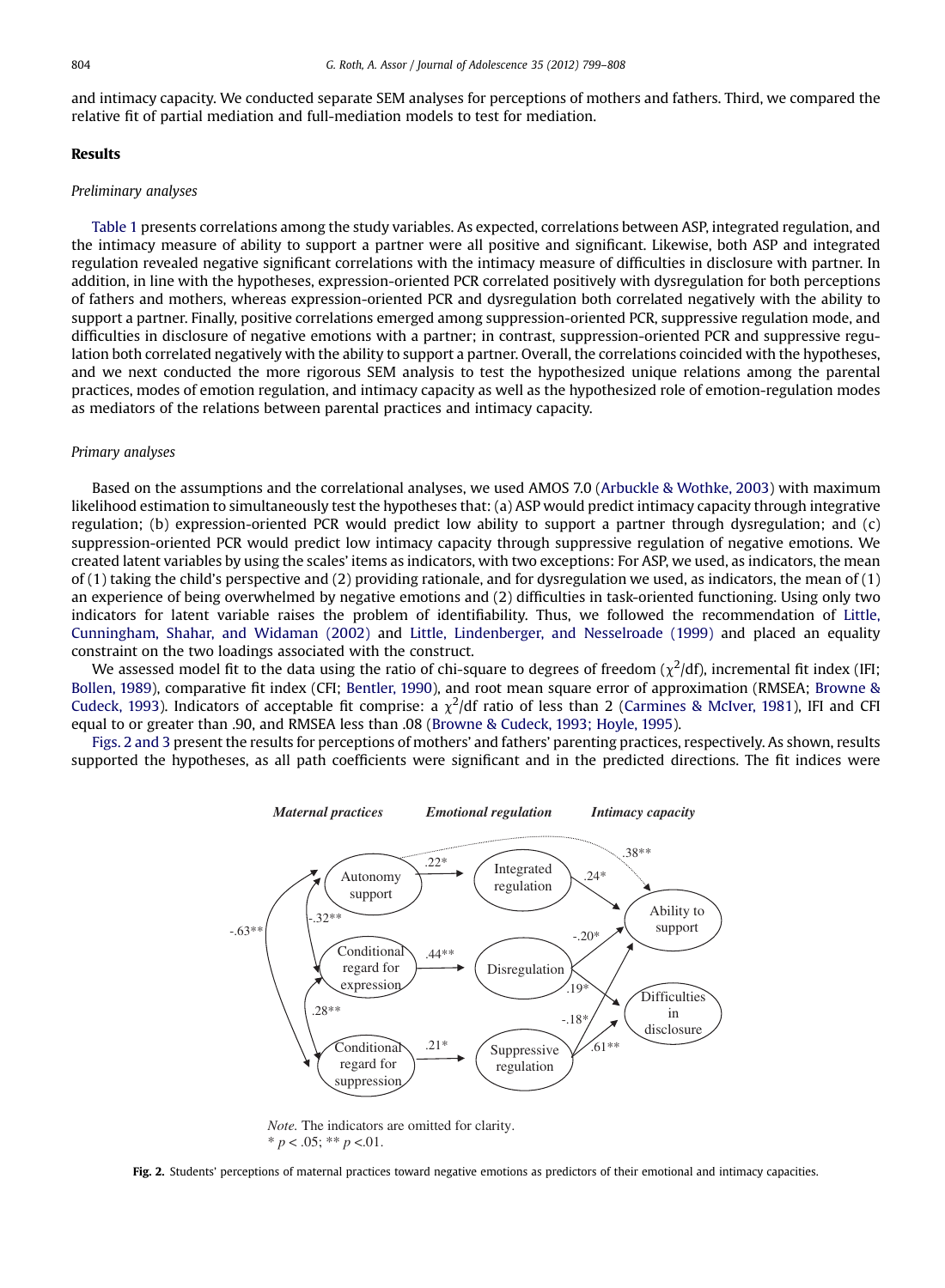

*Note.* The indicators are omitted for clarity.  $* p < .05; ** p < .01.$ 

Fig. 3. Students' perceptions of paternal practices toward negative emotions as predictors of their emotional and intimacy capacities.

adequate for the model examining maternal practices,  $\chi^2_{(177)} = 262.97$ ,  $p < .01$ ;  $\chi^2/df = 1.49$ ; CFI = .94; IFI = .94; RMSEA = .05, and for the model examining paternal practices,  $\chi^2_{(178)} = 229.00$ ,  $p = .01$ ;  $\chi^2$ /df = 1.28; CFI = .96; IFI = .96; RMSEA = .04. Next, we tested whether the indirect paths were significant using Sobel'[s \(1982\)](#page-9-0) test. The indirect path from ASP to an ability to support a partner through integrative regulation was significant for both mothers ( $z = 2.00$ ,  $p < .05$ ) and fathers ( $z = 1.96$ ,  $p < .05$ ). Likewise, the indirect path from expression-oriented PCR to an ability to support through dysregulation was significant for both mothers ( $z = 1.97$ ,  $p < .05$ ) and fathers ( $z = 1.96$ ,  $p < .05$ ). Also, the indirect path from expression-oriented PCR to difficulties in exposure with partner through dysregulation was significant for mothers ( $z = 1.98$ ,  $p < .05$ ). We did not test this relation for fathers because the correlation between expression-oriented PCR and exposure was not significant. Finally, the indirect path from suppression-oriented PCR to difficulties in exposure was significant for both mothers ( $z = 2.17$ ,  $p < .05$ ) and fathers ( $z = 3.24$ ,  $p < .01$ ). Likewise, the indirect path from suppression-oriented PCR to an ability to support a partner was significant for both mothers ( $z = 1.96$ ,  $p < .05$ ) and fathers ( $z = 2.15$ ,  $p < .05$ ).

# Comparing the relative fit of partial- and full-mediation models

To compare the goodness-of-fit of nested models, we separately added each direct path from each parental practice to the outcomes, and we compared the model fit to the fit of the model with only indirect paths. Results suggested that in only one case (i.e., perceptions of mothers' ASP and fathers' ASP to the ability to support a partner) a direct path significantly improved the model fit:  $\Delta\chi^2_{(1)}$  = 17.32, p < .01 for mothers, and  $\Delta\chi^2_{(1)}$  = 5.34, p < .05 for fathers (depicted as a dashed line in [Figs. 2 and](#page-5-0) [3\)](#page-5-0). Comparison of the AIC indices also supported the difference between the two models; when including the direct path between ASP and ability to support, the value of AIC declined from 426.58 to 412.98 for mothers and from 386 to 373.68 for fathers. Full-mediation models were preferable in all other cases.

Thus, in general the results support our hypotheses. The emotion-regulation modes mediated the relation between perceived parental practices and intimacy capacity. Specifically, expression and suppression-oriented PCR correlated negatively to intimacy capacity through maladaptive emotional functioning, whereas ASP positively predicted intimacy capacity through an integrative emotion-regulation mode.

# Discussion

This study extends past research by revealing two main findings. First, perceptions of PCR targeting the expression of negative emotions emerged as a predictor of young adults' dysregulation of negative emotions, which, in turn, correlated with deficiencies in their capacity for intimacy. To the best of our knowledge, this is the first study that examined correlates of perceived controlling parenting practices in relation to expression of emotions. Second, ASP, an alternative parental practice, emerged as a predictor of more optimal outcomes, including integrative regulation and better intimacy capacity. Interestingly, these two findings together seemed to indicate that pressuring one's child to express (share) negative emotions by means of PCR does not seem to predict that child's later ability to effectively express negative emotions in young adulthood. In fact, such pressures predicted young adults' dysregulation of negative emotions, referring to a sense of being overwhelmed by negative emotions and to difficulties in task-oriented functioning, neither of which involves intentional expression of emotions. Furthermore, PCR targeting affective expression did not predict an ability to share emotions with a partner and correlated negatively with the ability to support a partner.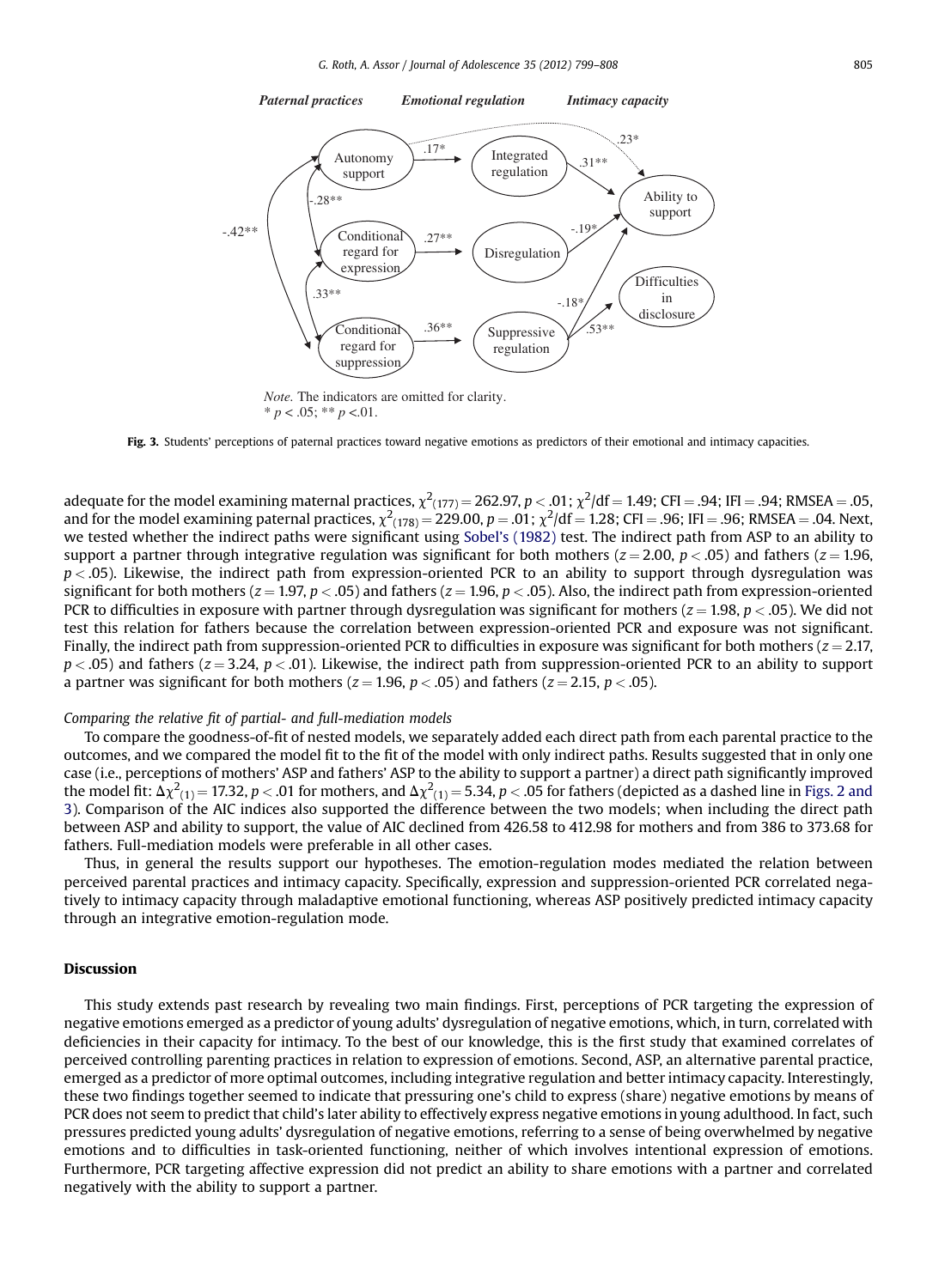As mentioned earlier, PCR for expression of negative feelings most likely involves an experience of coercion, which differs considerably from an experience of parental endorsement of expression [\(Gottman et al., 1997](#page-8-0)). In contrast, emotional coaching parenting as well as ASP [\(Grolnick, 2003](#page-8-0)) each conveys that negative emotions are legitimate and may be freely expressed, discussed with close others, and openly explored. Such endorsements of emotional expression are likely to predict an adaptive emotional capacity ([Gottman et al., 1997\)](#page-8-0).

Our hypothesis regarding the association between expression-oriented PCR and maladaptive forms of emotional regulation derived partly from empirical work conducted by [Smetana \(2006\)](#page-9-0) and her colleagues who differentiated among moral, conventional, prudential, and personal issues. Thus, we suggested that children may perceive their own negative emotions as private and, as such, as off limits to parental authority or intrusion. However, researchers have not yet explored emotion regulation among the privacy issues studied by Smetana; hence, future research would do well to explore this issue. This line of research will provide more information regarding the pros and cons that may be associated with being subject to parental control in this domain.

We speculated that the two hypothesized antagonistic processes, in which children may prefer to hide their personal negative emotions in order to protect their privacy on the one hand, and may wish to express their negative emotions in order to satisfy parents on the other hand, would result in a less-than-optimal emotion-regulation capacity. The current results may allow a more specific hypothesis: This speculated internal conflict may result in an unorganized emotionregulation type (dysregulated per [Roth, Assor et al. \(2009\); Ryan et al., 2006\)](#page-8-0) characterized by a sense of being overwhelmed by negative emotions, an experience that interferes with one's capacity to function in an effective, task-oriented way.

Unsurprisingly, the suppressive mode of regulation emerged as a predictor of difficulties in expressing negative emotions with a partner. When one consistently makes an effort to cover up and even ignore one's own negative emotions, it seems reasonable to assume that one may also attempt to hide these feelings from close significant others. However, the suppressive mode of regulation also correlated negatively with the ability to support a partner who expresses negative emotions and difficulties, thereby suggesting that efforts to hide and ignore one's own emotions may interfere with one's attentiveness to close others in need. Perhaps suppression-oriented PCR and a suppressive emotional regulation mode may involve fewer opportunities to explore one's own emotions, which could possibly limit one's growth in emotional skills like recognizing, experiencing, verbalizing, and coping with one's own emotions. Conceivably, these deficiencies may, in turn, impede one's ability to recognize and cope with others' emotions and therefore to support others in need. Future research should explore the processes that may mediate the relation between suppressive regulation and the capacity to support and empathize with others. This line of research may shed light on the specific emotional skills that may be impaired by controlling parenting aimed at children's suppression of their negative emotions.

The finding that retrospective perceptions of ASP predicted young adults' current integrative regulation of negative emotions, as well as a higher current capacity for intimacy, substantiated the importance of both ASP dimensions: acknowledgment and rationale. Perceptions of parents as acknowledging children's perspectives and feelings, and as providing rationales for children's responses to their own negative emotions, both appear to provide a foundation for nondefensive responsiveness to negative emotions. Provision of acknowledgment and rationale may even predict an ability to contain emotions like fear or sadness while exploring their sources (which was one of the indexes for integrative regulation) and to believe that such exploration may help promote self-understanding.

In turn, these regulatory abilities predicted a capacity to share emotions with a partner and to support a partner who expresses difficulties and negative emotions. It seems reasonable that one's ability to contain one's own negative emotions would permit the capacity to be attentive and to contain difficulties of close significant others. The two specific ASP dimensions discussed here may help practitioners in guiding parents with respect to their responses to their children's emotional experiences. Future research should explore parental antecedents of children's perceptions of ASP in relation to children's emotional experiences.

The present study has several limitations that should be noted. First, the present analyses examined correlations among cross-sectional self-reports. This is problematic in that it raises the possibility that the relations are in part a function of method variance. Additional studies that use multiple reporters and behavioral observations would be very helpful in confirming the present results. Second, the cross-sectional data do not allow causal interpretations. It is therefore important to test the hypotheses with prospective longitudinal research. Third, the sample size is relatively small and future research will do well to examine the present findings on a larger scale; also, this sample size does not allow examination of gender differences. In addition, the perceptions of PCR and ASP were retrospective, referring to the parents' behavior when the respondents were early adolescents or children, and the possibility exists that intervening factors from recent years played an influence on these remembered experiences. Therefore, further replication with children and adolescents (as done by [Roth,](#page-8-0) [Assor et al. \(2009\)](#page-8-0)) is important. Finally, the present research focused on emotions of fear and sadness. Given that adolescence is a period of heightened conflicts between parents and children, future research would do well to explore the same associations in relation to anger. Our pilot testing has revealed that maintaining autonomy support in response to children's anger is a challenging task for parents.

Future research should consider an exploration of the current hypotheses while differentiating between conditional positive regard (providing more affection when the child engages in parentally desired behaviors) and conditional negative regard (providing less affection when the child fails to meet parental expectations), as examined by [Roth, Assor et al. \(2009\)](#page-8-0). We did not examine intimacy capacity in relation to these two components of PCR; however, conditional negative regard did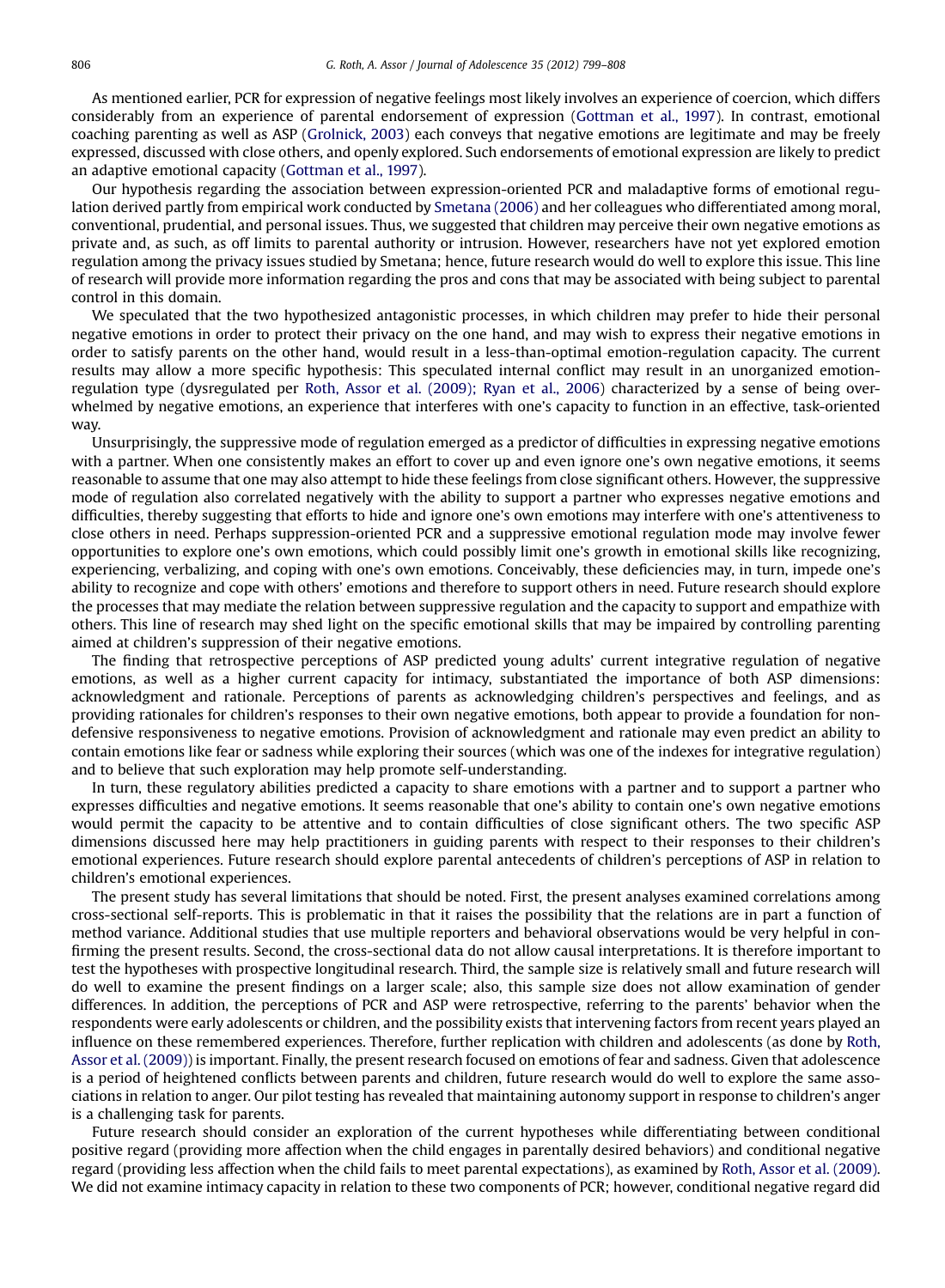<span id="page-8-0"></span>predict dysregulation, and conditional positive regard did predict suppressive regulation and dysregulation. Thus, it would be of interest to test conditional positive and negative regard in relation to intimacy capacity.

In conclusion, the present results convey that controlling parenting that leads children to suppress or express negative emotions predicts less-than-optimal emotion-regulation modes, and less-than-optimal intimacy capacities. On the other hand, parenting that supports autonomy predicts an integrative emotion-regulation mode and a higher intimacy capacity. These results support the hypotheses anchored in SDT. Future research would do well to explore other dimensions of ASP as well as its parental antecedents to shed more light on this alternative parental practice.

# References

Alfi, O., & Assor, A. (1996). Identity formation and intimacy in young married couples: A differentiated dimensional approach. Paper presented at the International Society for the Study of Behavioral Development, Quebec, Canada.

Arbuckle, J. L., & Wothke, W. (2003). Amos 5.0 users guide. Chicago: Small Waters.

Aronfreed, J. (1968). Conduct and conscience: The socialization of internalized control over behavior. New York: Academic Press.

Assor, A., Roth, G., & Deci, E. L. (2004). The emotional costs of perceived parents' conditional regard: a self-determination theory analysis. Journal of Personality, 72, 47–88.

Bentler, P. M. (1990). Comparative fit indexes in structural models. Psychological Bulletin, 107, 238–246.

Bollen, K. A. (1989). A new incremental fit index for general structural equation models. Sociological Methods Research, 17, 303–316.

Browne, M. W., & Cudeck, R. (1993). Alternative ways of assessing model fit. In K. A. Bollen, & J. S. Long (Eds.), Testing structural equation models (pp. 136– 162). Thousand Oaks, CA: Sage.

Buhrmester, D., & Prager, K. (1995). Patterns and functions of self-disclosure during childhood and adolescence. In K. Rotenberg (Ed.), Disclosure processes in children and adolescents (pp. 10–56). Cambridge, UK: Cambridge University Press.

Calkins, S. D. (1997). Cardiac vagal tone indices of temperamental reactivity and behavioral regulation in young children. Developmental Psychology, 31, 125–135. Carmines, E. G., & McIver, J. P. (1981). Analyzing models with unobserved variables. In G. W. Bohrnstedt, & E. F. Borgatta (Eds.), Social measurement: Current issues. Beverly Hills, CA: Sage.

Deci, E. L. (1980). The psychology of self determination. Lexington, MA: D.C. Heath.

Deci, E. L. (2008). Self-determination theory: a macrotheory of human motivation, development and health. Canadian Psychology, 49, 182–185.

Deci, E. L., & Ryan, R. M. (2008). Facilitating optimal motivation and psychological well-being across life's domains. Canadian Psychology, 49, 14–23.

Eilot, K., Assor, A., & Roth, G. (2006). Three styles of emotion regulation and their parental antecedents. Paper presented at the international workshop on autonomy support and suppression in parenting and education across cultures, Mitzpe Ramon, Israel.

Gewirtz, J. L., & Pelaez-Nogueras, M. (1991). Proximal mechanisms underlying the acquisition of moral behavior patterns. In W. M. Kurtines, & J. L. Gewirtz (Eds.), Theory. Handbook of moral behavior and development, Vol. 1 (pp. 153–182). Hillsdale, NJ: Erlbaum.

Gottman, J. M., Katz, L. F., & Hooven, C. (1997). Meta-emotion: How families communicate emotionally. Hillsdale, NJ: Erlbaum.

Grolnick, W. S. (2003). The psychology of parental control: How well-meant parenting backfires. Mahwah, NJ: Erlbaum.

Grolnick, W. S., Deci, E. L., & Ryan, R. M. (1997). Internalization within the family: the self-determination theory perspective. In J. E. Grusec, & L. Kuczynski (Eds.), Parenting and children's internalization of values (pp. 135–161). New York: Wiley.

Grolnick, W. S., Ryan, R. M., & Deci, E. L. (1991). The inner resources for school performance: motivational mediators of children's perceptions of their parents. Journal of Educational Psychology, 83, 508–517.

Harter, S. (1993). Causes and consequences of low self-esteem in children and adolescents. In R. F. Baumeister (Ed.), Self esteem: The puzzle of low self-regard (pp. 87–116). New York: Plenum.

Hoyle, R. H. (1995). Structural equations modeling: Concepts, issues and applications. Thousand Oaks, CA: Sage.

James, W. (1890). The principles of psychology. New York: Holt.

Little, T. D., Cunningham, W. A., Shahar, G., & Widaman, K. F. (2002). To parcel or not to parcel: exploring the question, weighing the merits. Structural Equation Modeling, 9, 151–173.

Little, T. D., Lindenberger, U., & Nesselroade, J. R. (1999). On selecting indicators for multivariate measurement and modeling with latent variables: when "good" indicators are bad and "bad" indicators are good. Psychological Methods, 4, 192–211.

Mayer, J. D., & Salovey, P. (1997). What is emotional intelligence? In P. Salovey, & D. J. Sluyter (Eds.), Emotional development and emotional intelligence: Educational implications (pp. 3–34) New York: Basic Books.

Meeus, W., Iedema, J., Maassen, G., & Engels, R. (2005). Separation-individuation revisited: on the interplay of parent–adolescent relations, identity and emotional adjustment in adolescence. Journal of Adolescence, 28, 89–106.

Reis, H. T., & Shaver, P. (1988). Intimacy as an interpersonal process. In S. Duck (Ed.), Handbook of personal relationships (pp. 367-389). New York: Wiley. Richards, J. M., Butler, E. A., & Gross, J. J. (2003). Emotion regulation in romantic relationships: the cognitive consequences of concealing feelings. Journal of Social and Personal Relationships, 5, 599–620.

Rogers, C. R. (1951). Client centered therapy. Boston: Houghton-Mifflin.

Rogers, C. (1959). A theory of therapy, personality and interpersonal relationships as developed in the client-centered framework. In S. Koch (Ed.), Formulations of the person and the social context. Psychology: A study of a science, Vol. 3. New York: McGraw Hill.

Rogers, C. R. (1961). On becoming a person. Boston: Houghton-Mifflin.

Roth, G. (2008). Perceived parental conditional regard and autonomy support as predictors of young adults' self- versus other-oriented prosocial tendencies. Journal of Personality, 76, 513–534.

Roth, G., Assor, A., Kanat-Maymon, Y., & Kaplan, H. (2006). Assessing the experience of autonomy in new cultures and contexts. Motivation and Emotion, 30, 365–376.

Roth, G., Assor, A., Kaplan, H., & Kanat-Maymon, Y. (2007). Perceived autonomy in teaching: how self-determined teaching may lead to self-determined learning. Journal of Educational Psychology, 99, 761–774.

Roth, G., Assor, A., Niemiec, C. P., Ryan, R. M., & Deci, E. L. (2009). The negative emotional and behavioral consequences of parental conditional regard: comparing positive conditional regard, negative conditional regard, and autonomy support as parenting practices. Developmental Psychology, 45, 1119-1142.

Roth, G., Ron, T., & Benita, M. (2009). Mothers' parenting practices and adolescents' learning from their mistakes in class: the mediating role of adolescent's self-disclosure. Learning and Instruction, 19, 506–512.

Ryan, R. M., & Connell, J. P. (1989). Perceived locus of causality and internalization: examining reasons for acting in two domains. Journal of Personality and Social Psychology, 57, 749–761.

Ryan, R. M., & Deci, E. L. (2000). Self-determination theory and the facilitation of intrinsic motivation, social development and well-being. American Psychologist, 55, 68–78.

Ryan, R. M., Deci, E. L., Grolnick, W. S., & La Guardia, J. G. (2006). The significance of autonomy and autonomy support in psychological development and psychopathology. In D. Cicchetti, & D. Cohen (Eds.), Theory and methods (2nd ed.).. Developmental psychopathology, Vol. 1 (pp. 795–849) New York: Wiley.

Gross, J. J., & John, O. P. (2003). Individual differences in two emotion regulation processes: implications for affect, relationships, and well-being. Journal of Personality and Social Psychology, 85, 348–362.